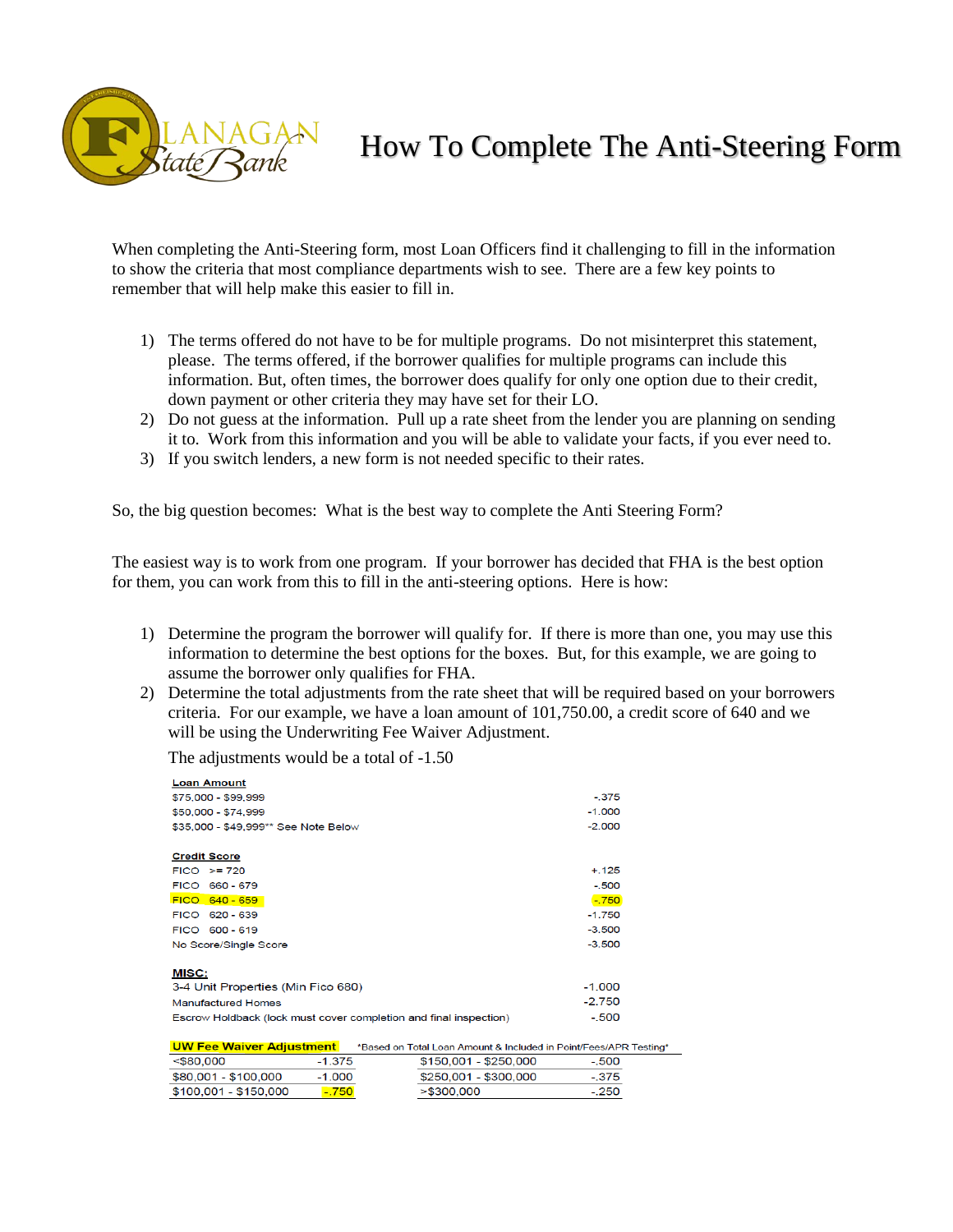- 3) Now, add your Lender Paid Compensation to the total adjustments to get the "grand total" you are going to have on the pricing. Let's assume your LPC is 2.75. That would give us a grand total of -4.25.
- 4) Now we can go to the rate sheet and start figuring the data entry for the Anti Steering columns. Let's start with our middle rate that would be what we normally offer the borrower. This rate will offer no discounts and may have a slight credit to it, depending on where pricing is that day.

| <b>FHA/VA</b><br>30 Year Fixed - |         |         |         |         |
|----------------------------------|---------|---------|---------|---------|
| Rate                             | 15-Day  | 30-Day  | 45-Day  | 60-Day  |
| 3.125%                           | 100.367 | 100.242 | 100.117 | 99.867  |
| 3.250%                           | 102.435 | 102.310 | 102.185 | 101.935 |
| 3.375%                           | 102.982 | 102.857 | 102.732 | 102.482 |
| 3.500%                           | 103.494 | 103.369 | 103.244 | 102.994 |
| 3.625%                           | 103.854 | 103.729 | 103.604 | 103.354 |
| 3.750%                           | 104.192 | 104.067 | 103.942 | 103.692 |
| 3.875%                           | 104.323 | 104.198 | 104.073 | 103.823 |
| 4.000%                           | 104.691 | 104.566 | 104.441 | 104.191 |
| 4.125%                           | 104.842 | 104.717 | 104.592 | 104.342 |
| 4.250%                           | 105.020 | 104.895 | 104.770 | 104.520 |
| 4.375%                           | 105.351 | 105.226 | 105.101 | 104.851 |
| 4.500%                           | 105.694 | 105.569 | 105.444 | 105.194 |
|                                  |         |         |         |         |

In today's example, 4.0% is the closest we can come to offering the borrower a rate without featuring a "buy down".

5) We can start to fill in our anti steering sections. The middle column is where we will start.

|  | Option 2 Loan with the lowest Interest Rate without<br>negative amortization, a prepayment penalty,<br>interest-only payments, a balloon payment in the first 7<br>years of the life of the loan, a demand feature, shared<br>equity, or shared appreciation | $4.00\%$ | $\sqrt{s} - 321.53$ |
|--|--------------------------------------------------------------------------------------------------------------------------------------------------------------------------------------------------------------------------------------------------------------|----------|---------------------|
|--|--------------------------------------------------------------------------------------------------------------------------------------------------------------------------------------------------------------------------------------------------------------|----------|---------------------|

Option 2 will show the Interest Rate without and negative features attached to the rate or loan term.

6) The next options will work from this information. To calculate Option 1, determine the rate your borrower could qualify for if "buying down" the rate. Each borrower will be different in this determination. There is not a right or wrong answer for this. For this example, we have chosen to take the rate down to 3.625%. It could easily be 3.875% or 3.75%, as well. Your figures would be as follows:

| Option 1<br>Loan with the lowest Interest Rate |  |  |
|------------------------------------------------|--|--|
|------------------------------------------------|--|--|

The total adjustments are subtracted from the pricing to provide the discount percentage. The discount percentage is then multiplied by the loan amount to provide us with the dollar amount that will be charged for the discount.

7) Which brings us to Option 3. This is the rate that would be offered if the LO were to give them a credit towards their closing costs. Again, the credit does not have to be extreme, just present to show the differences available to the borrower.

| Option 3   Loan with the lowest total dollar amount for origination | 4.375 | $\sqrt{5} - 933.08$ |
|---------------------------------------------------------------------|-------|---------------------|
| points or fees and discount points                                  |       |                     |